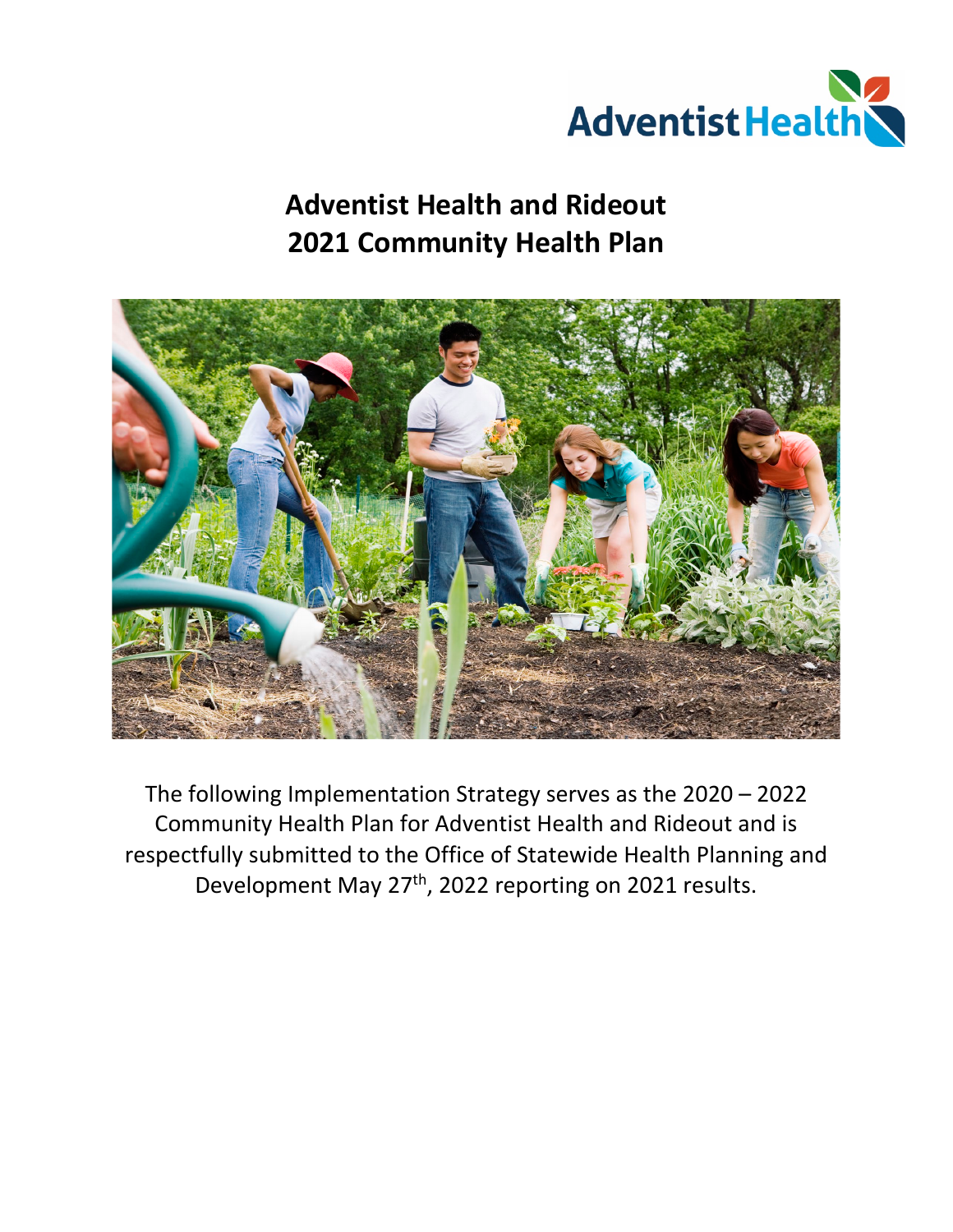

### Executive Summary

### Introduction & Purpose

Adventist Health and Rideout is pleased to share its Community Health Implementation Strategy. This follows the development of its 2019 Community Health Needs Assessment (CHNA) in accordance with requirements in the Affordable Care Act and IRS 990 Schedule H requirements and approved by the Adventist Health Board of Directors on October 17, 2019.

After a thorough review of the health status in our community through the community health needs assessment (CHNA), we identified areas that we could address using our resources, expertise and community partners. Through these actions and relationships, we aim to empower our community and fulfill our mission of "Living God's love by inspiring health, wholeness and hope."

The results of the CHNA guided the creation of this document and aided us in how we could best provide our community and the vulnerable among us. This Implementation Strategy summarizes the plans for Adventist Health and Rideout to develop and collaborate on community benefit programs that address prioritized health needs identified in its 2019 CHNA. Adventist Health and Rideout has adopted the following priority areas for our community health investments.

### **Prioritized Health Needs – Planning to Address**

- Health Priority #1: Access to Mental/Behavioral/Substance Abuse Services
- Health Priority #3: Access to Basic Needs Such as Housing, Jobs and Food
- Health Priority #5: Access to Quality Primary Care Health Services

Building a healthy community requires multiple stakeholders working together with a common purpose. We invite you to explore how we intend to address health challenges in our community and partner to achieve change. More importantly, we hope you imagine a healthier region and work with us to find solutions across a broad range of sectors to create communities that define the well-being of people.

The purpose of the CHNA was to offer a comprehensive understanding of the health needs in Adventist Health and Rideout's service area and guide the hospital's planning efforts to address those needs.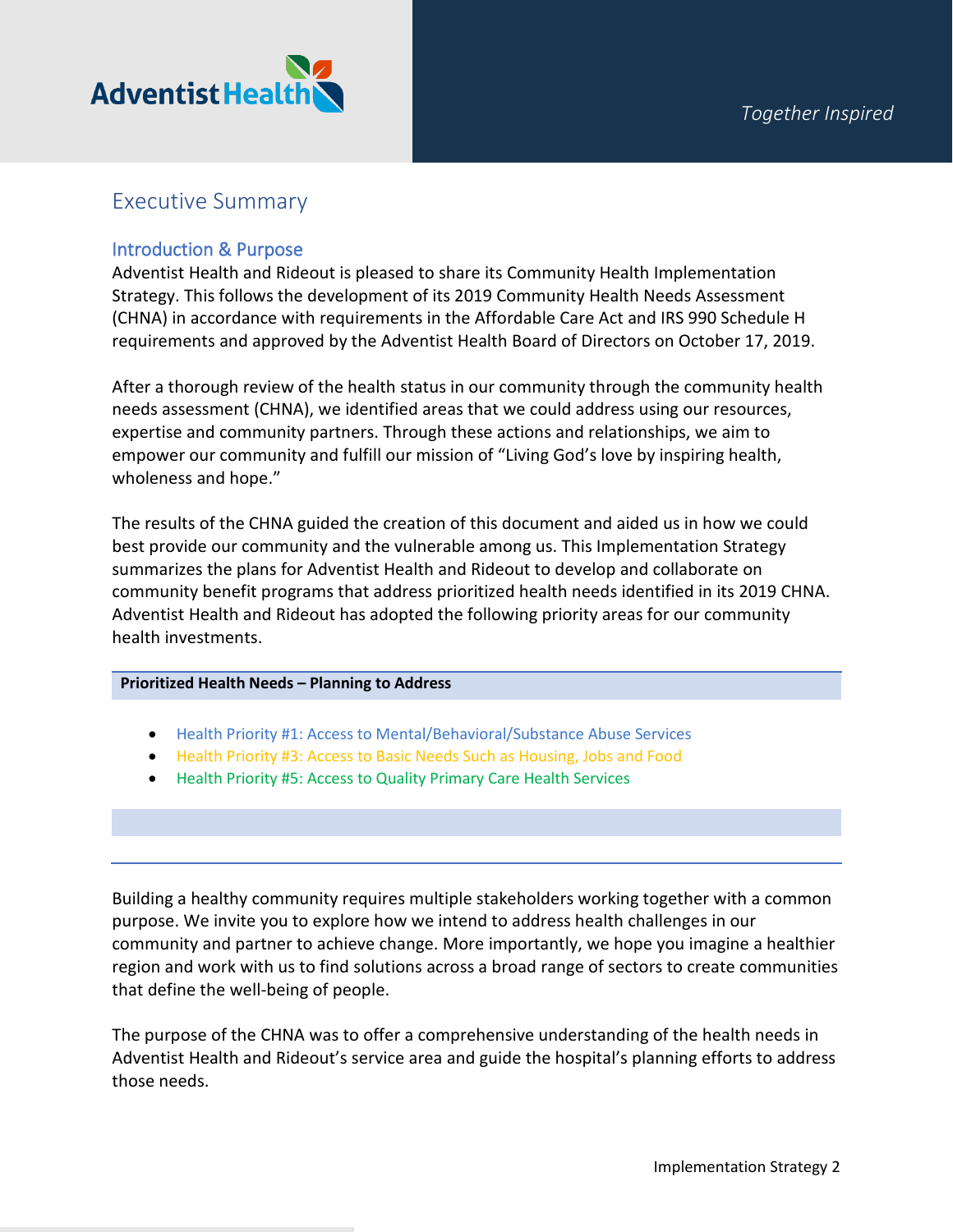

The significant health needs were identified through an analysis of secondary data and community input. These health needs were prioritized according to a set of criteria. Primary and secondary data were analyzed to identify and prioritize significant health needs. This began by identifying 10 potential health needs (PHNs). These PHNs were those identified in previously conducted CHNAs. Data were analyzed to discover which, if any, of the PHNs were present in the service area. After these were identified, PHNs were prioritized based on rankings provided by primary data sources. Data were also analyzed to detect emerging health needs, if any, beyond those 10 PHNs identified in previous CHNAs. For further information about the process to identify and prioritize significant health needs, please refer to Adventist Health and Rideout CHNA report at the following link: [https://www.adventisthealth.org/about-us/community](https://www.adventisthealth.org/about-us/community-benefit/)[benefit/](https://www.adventisthealth.org/about-us/community-benefit/)

# Adventist Health and Rideout and Adventist Health

Adventist Health and Rideout is an affiliate of Adventist Health, a faith-based, nonprofit integrated health system serving more than 80 communities on the West Coast and Hawaii.

### Vision

Adventist Health will be a recognized leader in mission focus, quality care and fiscal strength.

### Mission Statement

Living God's love by inspiring health, wholeness and hope.

### Adventist Health Includes:

- 23 hospitals with more than 3,600 beds
- 290 clinics (hospital-based, rural health and physician clinics)
- 15 home care agencies and eight hospice agencies
- Three retirement centers & one continuing care retirement community
- A workforce of 37,000 including associated, medical staff physicians, allied health professionals and volunteers

We owe much of our heritage and organizational success to the Seventh-day Adventist Church, which has long been a promoter of prevention and whole person care. Inspired by our belief in the loving and healing power of Jesus Christ, we aim to bring physical, mental and spiritual health and healing to our neighbors of all faiths. Every individual, regardless of his/her personal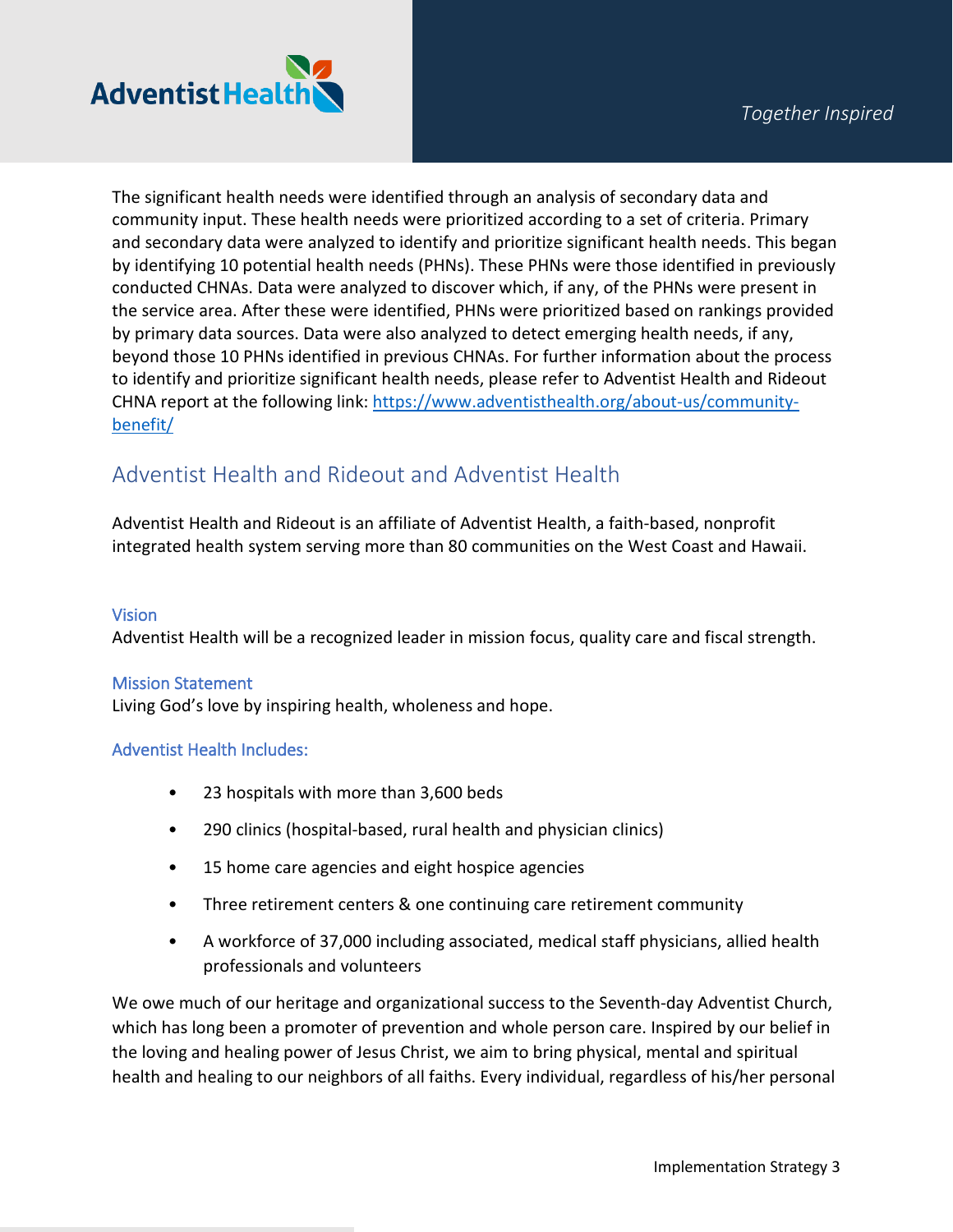

beliefs, is welcome in our facilities. We are also eager to partner with members of all faiths to enhance the health of the communities we serve.

Our commitment to quality health care stems from our heritage, which dates to 1866 when the first Seventh-day Adventist healthcare facility opened in Battle Creek, Michigan. There, dedicated pioneers promoted the "radical" concepts of proper nutrition, exercise and sanitation. Early on, the facility was devoted to prevention as well as healing. They called it a sanitarium, a place where patients—and their families—could learn to be well.

More than a century later, the health care system sponsored by the Seventh-day Adventist Church circles the globe with more than 170 hospitals and more than 500 clinics, nursing homes and dispensaries worldwide. And the same vision to treat the whole person—mind, body and spirit—continues to provide the foundation for our progressive approach to health care.

# Summary of Implementation Strategies

### Implementation Strategy Design Process

Stakeholders from the 19 hospital facilities in the Adventist Health System were invited to participate in a Mission Integration Summit on September 26 and 27, 2019. During this two day-long event, participants were introduced to the 2019 Adventist Health Implementation Strategy Template. After the summit, each hospital was invited to participate in a series of technical assistance calls and consultation sessions with representatives from Adventist Health Community Integration and Conduent Health Communities Institute to further develop and refine their implementation strategy.

### Adventist Health and Rideout Implementation Strategy

The implementation strategy outlined below summarizes the strategies and activities by Adventist Health and Rideout to directly address the prioritized health needs. They include:

- Health Need #1: Access to Mental/Behavioral/Substance Abuse Services
	- o Behavioral Health Collaborative
	- o ED Bridge Program
- Health Need #3: Access to Basic Needs Such as Housing, Jobs and Food
	- o Food Insecurity Program
	- o Partnership with Yuba-Sutter Food Bank
- Health Need #5: Access to Quality Primary Care Health Services
	- o Street Nursing Program

The Action Plan presented below outlines in detail the individual strategies and activities Adventist Health and Rideout will implement to address the health needs identified though the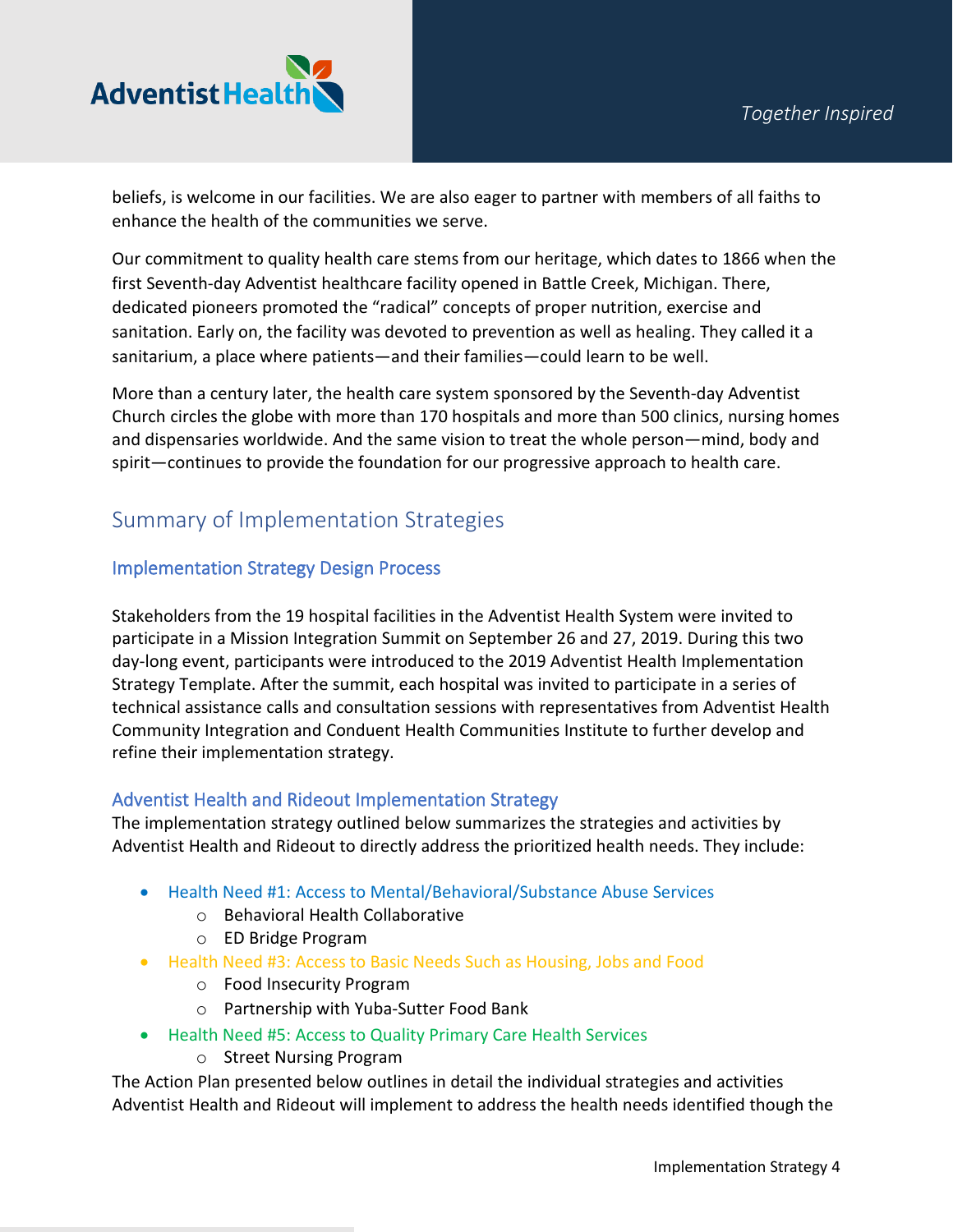

CHNA process. The following components are outlined in detail in the tables below: 1) actions the hospital intends to take to address the health needs identified in the CHNA, 2) the anticipated impact of these actions as reflected in the Process and Outcomes measures for each activity, 3) the resources the hospital plans to commit to each strategy, and 4) any planned collaboration to support the work outlined.

No hospital can address all the health needs identified in its community. Adventist Health and Rideout is committed to serving the community by adhering to its mission, and using its skills, expertise and resources to provide a range of community benefit programs. This Implementation Strategy does not include specific strategic plans to address the remaining significant health needs identified in the 2019 CHNA, which are addressed in other ways (see below).

### **Significant Health Needs – NOT Planning to Address**

- Health Need #2: Prevention of Disease and Injury through Knowledge, Action, and Access to Resources: Adventist Health and Rideout focuses on wellness and prevention through health education classes and programs. AHRO will continue providing classes and programs to the community.
- Health Need #4: Access and Functional Needs: Access to transportation services is a large need in the primary service area. AHRO currently addresses this need by offering free transportation to and from the hospital, Cancer Center and clinics. In addition to this transportation service, we also provide bus passes, gas cards and food cards to low-income patients to help with travel needs.
- Health Need #6: Access to Specialty and Extended Care: Adventist Health and Rideout is consistently recruiting specialty providers to increase access for the community. We plan to continue these efforts.
- Health Need #7: Active Living and Healthy Eating: Adventist Health and Rideout currently offers free classes on diabetes and other health issues in addition to encouraging healthy lifestyles.
- Health Need #8: Safe and Violence-Free Environment: Adventist Health and Rideout agrees that this is a huge need throughout the community, but at this time, we feel addressing this need will require dedicated effort from many other community organizations. We cannot tackle this community need on our own.

At this time, we believe we can focus efforts and resources on the other prioritized health needs to make a larger impact.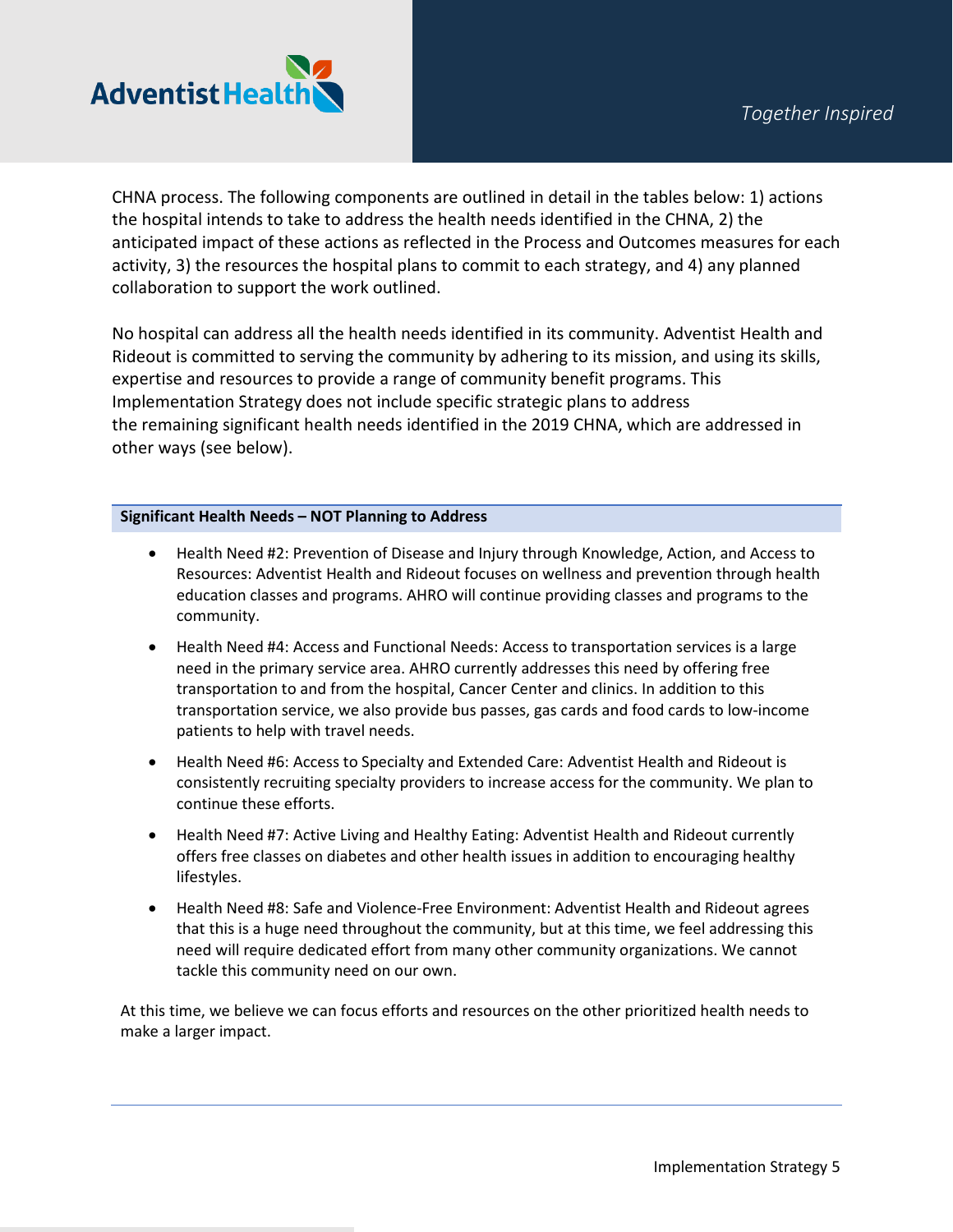

# COVID 19 Considerations

The COIVD-19 global pandemic has caused extraordinary challenges for Adventist Health hospitals and health care systems across the world including keeping front line workers safe, shortages of protective equipment, limited ICU bed space and developing testing protocols. They have also focused on helping patients and families deal with the isolation needed to stop the spread of the virus, and more recently vaccine roll out efforts.

Adventist Health, like other health care systems, had to pivot its focus to meet the most urgent healthcare needs of its community during the pandemic, as well as reassess the ability to continue with some community health strategies due to public health guidelines for social distancing. Adjustments have been made to continue community health improvement efforts as possible, while ensuring the health and safety of those participating. The Strategy Action Plan Grids on the following pages reflect updated activities for each strategy.

In FY21, Adventist Health as a system took the following actions in response to the needs created or exacerbated by COVID-19:

- Began offering more virtual health care visits to keep community members safe and healthy
- Developed an online symptom tracker to help community members determine if they may have COVID-19 or some other flu type illness and what steps to take
- Was part of a communitywide effort by the local health system to vaccinate eligible community members to help stop the spread of the virus

Locally, Adventist Health and Rideout would like to send a special thanks to our community and our community partners for all they did to assist us in our time of need. Adventist Health and Rideout reached out to our community requesting PPE and the response from our community was overwhelming. The love and support we were shown during these unknown times was expansive and extraordinary. We thank our local Yuba Sutter area, from the bottom of our hearts.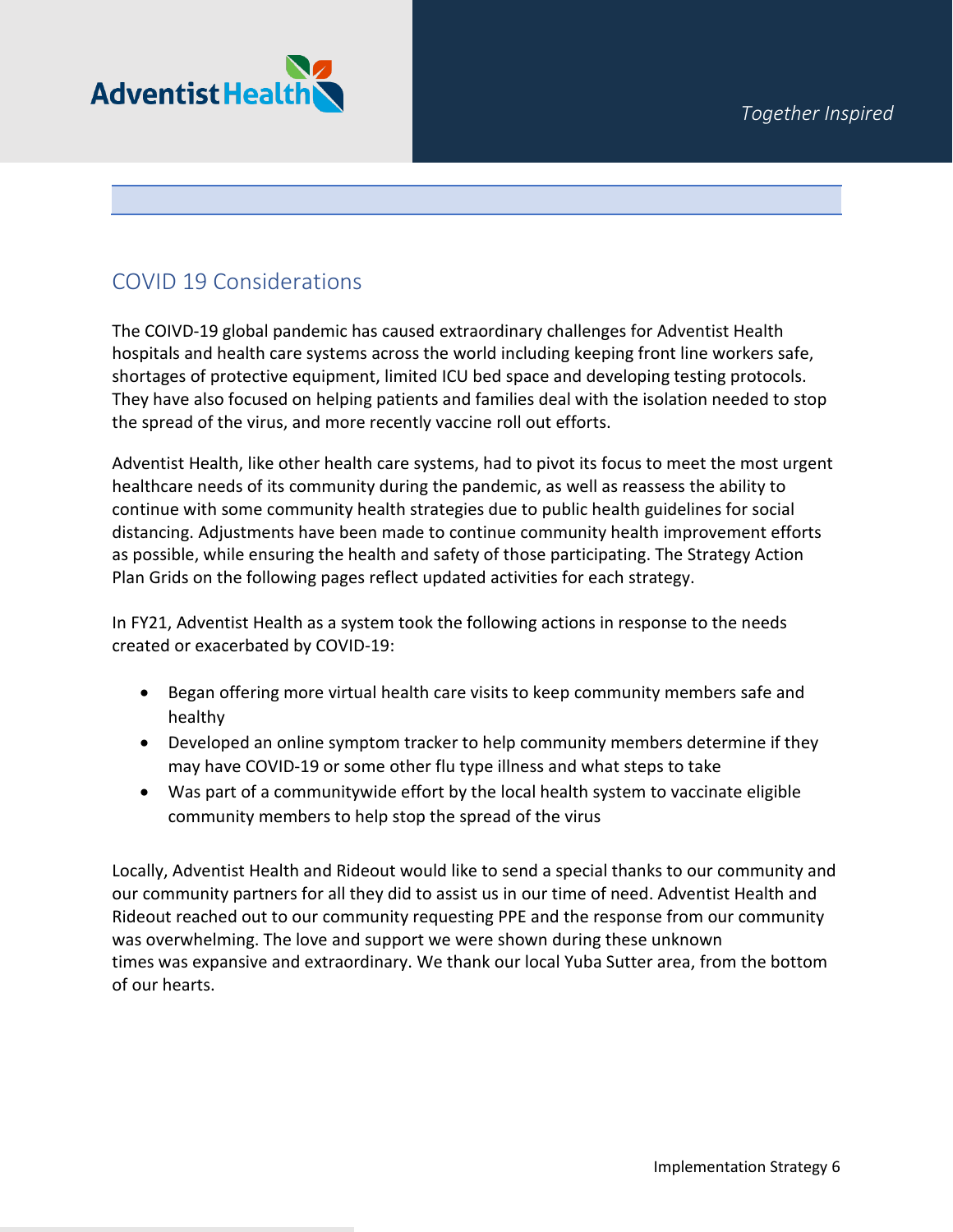

## Adventist Health and Rideout Implementation Action Plan

### **PRIORITY HEALTH NEED: ACCESS TO MENTAL/BEHAVIORAL/SUBSTANCE ABUSE SERVICES**

**GOAL STATEMENT: TO RAISE AWARENESS AND IMPROVE ACCESS TO SUBSTANCE USE AND MENTAL HEALTH SERVICES IN THE EMERGENCY DEPARTMENT**

### **Mission Alignment: Well-being of People**

### **Strategy 1: Expand Emergency Department SUD and BH Initiatives**

| Programs/<br><b>Activities</b>                                            | <b>Process Measures</b>                                                     | <b>Results:</b><br>Year 1 | <b>Short Term</b><br><b>Outcomes</b>                            | <b>Results:</b><br>Year 2 | <b>Medium Term</b><br><b>Outcomes</b>                                                                                                 | <b>Results:</b><br>Year 3 |
|---------------------------------------------------------------------------|-----------------------------------------------------------------------------|---------------------------|-----------------------------------------------------------------|---------------------------|---------------------------------------------------------------------------------------------------------------------------------------|---------------------------|
| Continue<br>Behavioral<br>Health<br>Collaborative in<br><b>Rideout ER</b> | Number of patients<br>treated for<br>behavioral health<br>needs in ED       | See<br>narrative<br>below | Overall decrease<br>of hours for each<br>patient's LOS          | See<br>narrative<br>below | Increase the<br>amount of<br>discharges from ED<br>to home (decrease<br>number of patients<br>transferred to<br>psychiatric facility) |                           |
| Implement ED<br><b>Bridge Program</b>                                     | Number of patients<br>referred for<br>substance use<br>treatment in the ED; | See<br>narrative<br>below | Increase<br>Suboxone<br>education and<br>treatment<br>#Suboxone | See<br>narrative<br>below | Decrease in<br>patients presenting<br>to ED with<br>substance use<br>disorders; Increase<br>in patients<br>completing<br>treatment    |                           |

#### **Source of Data:**

• Cerner, ED Referral Logs

### **Target Population(s):**

Behavioral Health Patients as well as patients with substance use

**Adventist Health Resources:** (financial, staff, supplies, in-kind etc.)

- ED Staff
- County Behavioral Health crisis counselors
- Tele-Psychiatry Equipment
- Substance Abuse Navigator
- X-Waivered Physicians

**Collaboration Partners:** (place a "\*" by the lead organization if other than Adventist Health)

• Sutter-Yuba Behavioral Health, CEP America, Pathways, Local FQHCs, Aegis Treatment Center

### **CBISA Category:**

A - Community Health Improvement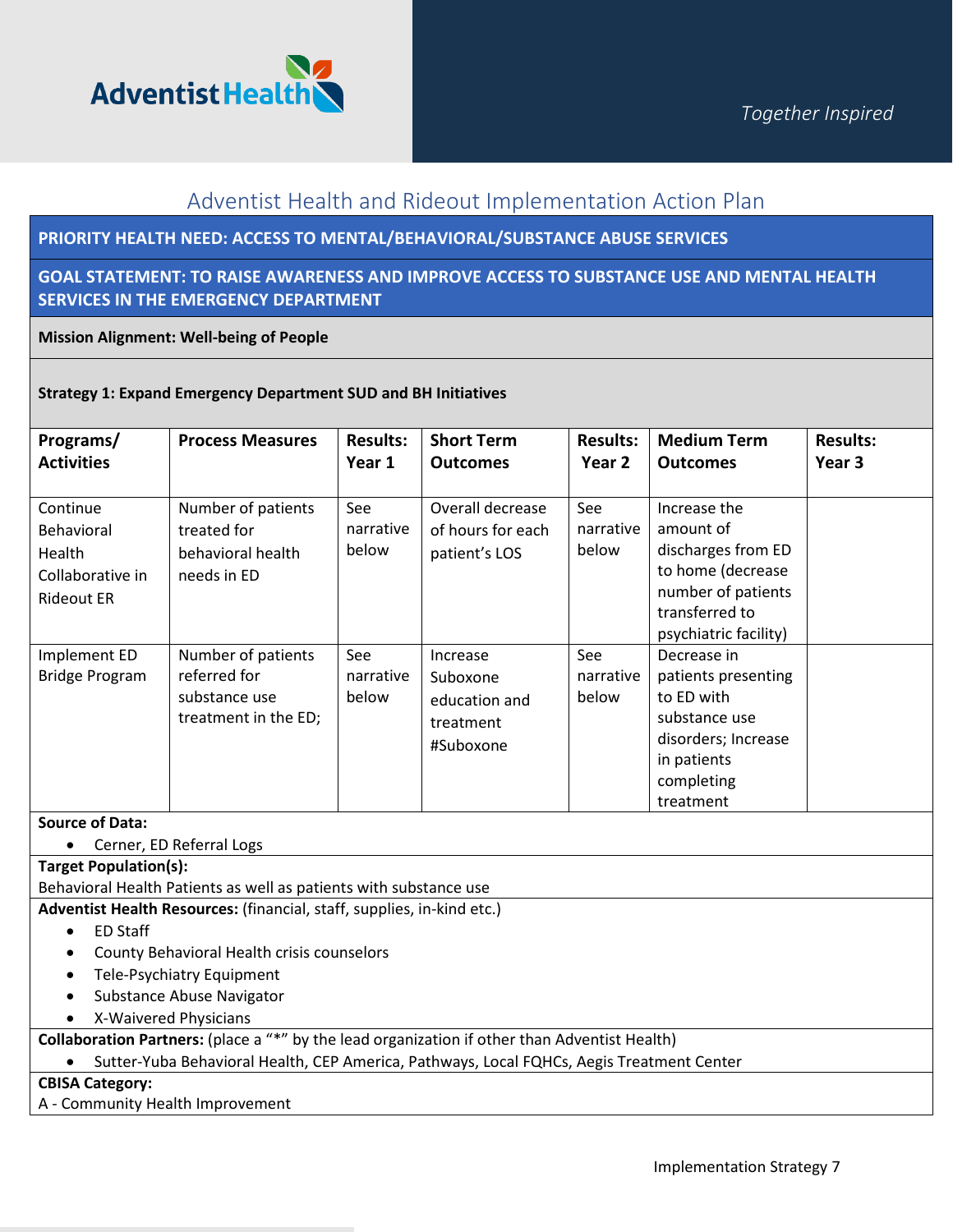

### **Strategy Results 2021:**

- Behavioral Health Collaborative: The volume of behavioral health patients in the Adventist Health and Rideout Emergency Department has steadily increased in recent years due to the lack of funding for behavioral health services and lack of facilities/providers in our rural area. In order to deliver the highest quality of care for behavioral health patients in the Emergency Department, Adventist Health and Rideout partnered with county resources to imbed countypaid crisis counselors in the Emergency Department 24 hours a day. In 2021, AHRO's Emergency Department saw 2,341 patients with behavioral health complaints. Using tele-psychiatry services and clear clinical pathways the team worked together to see 100 percent of the patients with a behavioral health diagnosis. Medications were started or resumed, safety plans designed, and follow up appointments were arranged by the team. As a team, the county and hospital have created a process to provide high quality care to the psychiatric patient in the ED.
- ED Bridge Program: In order to address the growing opioid problem in the area, Adventist Health and Rideout and Vituity applied for and was awarded a \$175,000 grant in 2019 and another grant was awarded in 2020 for an additional \$100,000. These grants have afforded the program the opportunity to hire a Substance Use Navigator, provide ED staff training, and provide 32 ED physician X-waiver credentialing to build the MAT Program. The Substance Use Navigator works to identify people with opioid use disorder in the emergency room. Patients are then able to immediately receive treatment for their withdrawal symptoms with the medication buprenorphine (suboxone), and are linked from the ED into continued outpatient treatment in the community clinics. In 2021, Although no additional grant funding was not received, the program continues to support 32 ED providers and a substance use navigator. In 2021, the program provided services to 179 individuals.

### **Other Community Benefit Programs include the following:**

- **Meds-to-Beds:** Adventist Health and Rideout is among many hospitals nationwide that has a "Meds-to-Beds" program, in which prescription drugs are given directly to patients just before they are sent home from the hospital or emergency room. This program serves as more than just a convenience; for some patients, this is the only way they will obtain necessary medications for chronic medical conditions and other required treatments. AHRO is not allowed to bill for medications that will be used at home; these drugs must come from an outpatient pharmacy. In order to bridge this gap, AHRO partnered with the Sutter Pharmacy for both discharge counseling and dispensing of medications. In situations where the patient is unable to pay for the critical medications, Adventist Health and Rideout will pay for the medications at no cost to the patient.

Number of Community Members Served: 140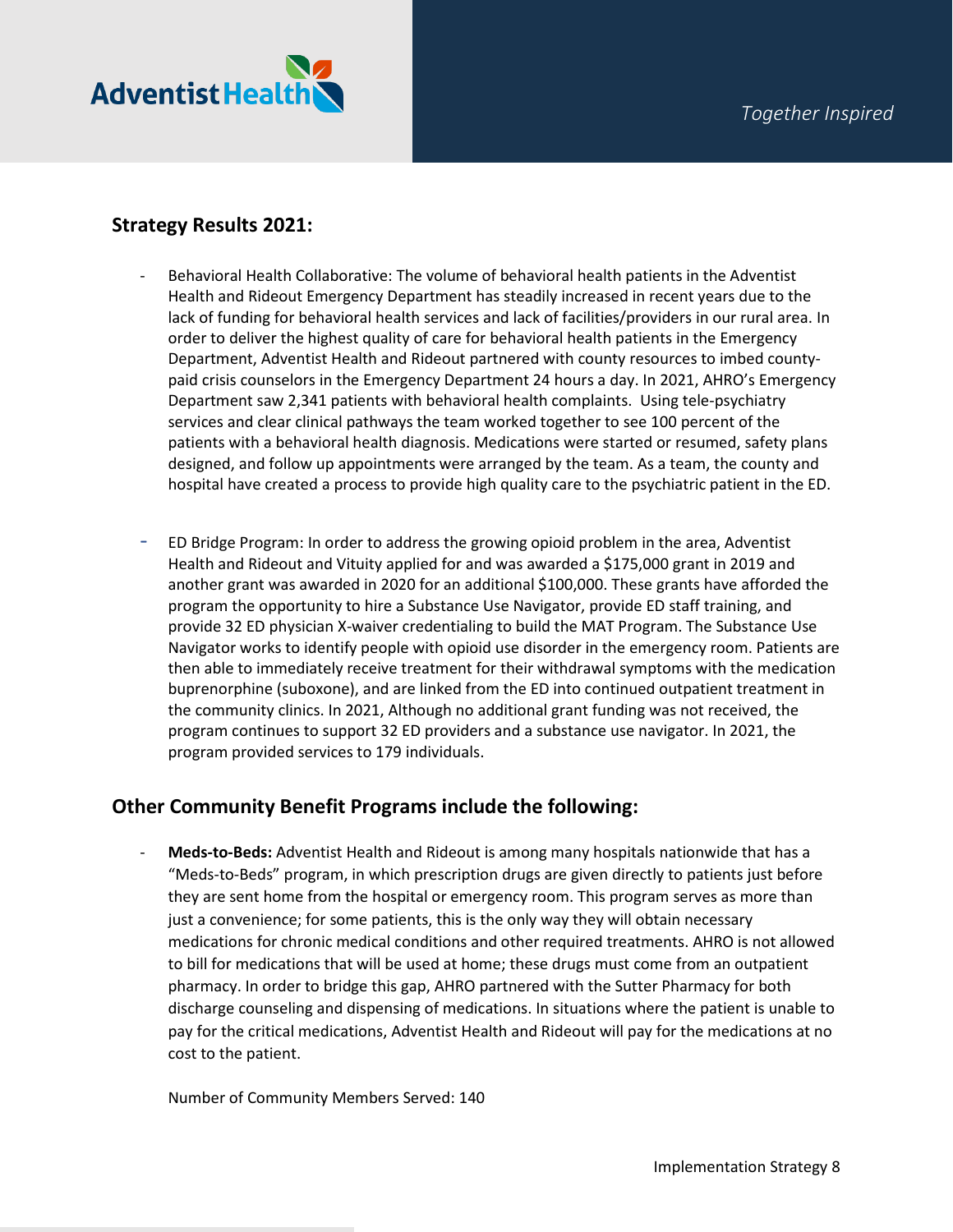

### **PRIORITY HEALTH NEED: EXPAND SCREENING AND PARTNER WITH COMMUNITY ORGANIZATIONS TO INCREASE ACCESS TO FOOD RESOURCES**

### **GOAL STATEMENT: IMPROVE ACCESS TO FOOD RESOURCES IN THE COMMUNITY**

#### **Mission Alignment: Well-being of People**

#### **Strategy 1: Expand screening with community organizations to increase food resources**

| Programs/                                                                                     | <b>Process</b>  | <b>Results:</b> | <b>Short Term</b>  | <b>Results:</b> | <b>Medium Term</b>  | <b>Results:</b> |  |
|-----------------------------------------------------------------------------------------------|-----------------|-----------------|--------------------|-----------------|---------------------|-----------------|--|
| <b>Activities</b>                                                                             | <b>Measures</b> | Year 1          | <b>Outcomes</b>    | Year 2          | <b>Outcomes</b>     | Year 3          |  |
|                                                                                               |                 | 2020            |                    | 2021            |                     | 2022            |  |
| 1.A. Expand Food                                                                              | Number of       | See             | Expand screening   | See             | Reduce number of    |                 |  |
| Security Program                                                                              | patients        | narrative       | program to Clinics | narrative       | readmitted patients |                 |  |
|                                                                                               | referred to     | below           | and Cancer Center  | below           | identifying as food |                 |  |
|                                                                                               | community       |                 |                    |                 | insecure            |                 |  |
|                                                                                               | pantries        |                 |                    |                 |                     |                 |  |
|                                                                                               | Number of       |                 |                    |                 |                     |                 |  |
|                                                                                               | patients served |                 |                    |                 |                     |                 |  |
|                                                                                               | in the          |                 |                    |                 |                     |                 |  |
|                                                                                               | community       |                 |                    |                 |                     |                 |  |
|                                                                                               |                 |                 |                    |                 |                     |                 |  |
| <b>Source of Data:</b>                                                                        |                 |                 |                    |                 |                     |                 |  |
| AHRO Cerner Data, Referrals<br>$\bullet$                                                      |                 |                 |                    |                 |                     |                 |  |
| Target Population(s):                                                                         |                 |                 |                    |                 |                     |                 |  |
| Patients identified as food insecure at Rideout Memorial Hospital                             |                 |                 |                    |                 |                     |                 |  |
| Adventist Health Resources: (financial, staff, supplies, in-kind etc.)                        |                 |                 |                    |                 |                     |                 |  |
| Nursing (screenings), Case Management (referrals), Patient Care Coordinator                   |                 |                 |                    |                 |                     |                 |  |
| Collaboration Partners: (place a "*" by the lead organization if other than Adventist Health) |                 |                 |                    |                 |                     |                 |  |

• Yuba-Sutter Food Bank, St. Andrew Presbyterian Church Mother Hubbard's Cupboard

**CBISA Category:** 

• A – Community Health Improvement

### **Strategy/Narrative Results 2021:**

Food Security Program: Food insecurity is a nation-wide issue. Food insecurity means that someone has uncertain or limited availability or access to nutritionally adequate foods. Food insecurity triggers behaviors that exacerbate poor health and lifestyles. Research connects food insecurity with chronic disease, hospitalizations, poor disease management, developmental and mental health. All of this leads to an increase in health care spending. Due to the demographics and low socio-economic status of the Yuba-Sutter population, we frequently see food insecure patients at Adventist Health and Rideout. To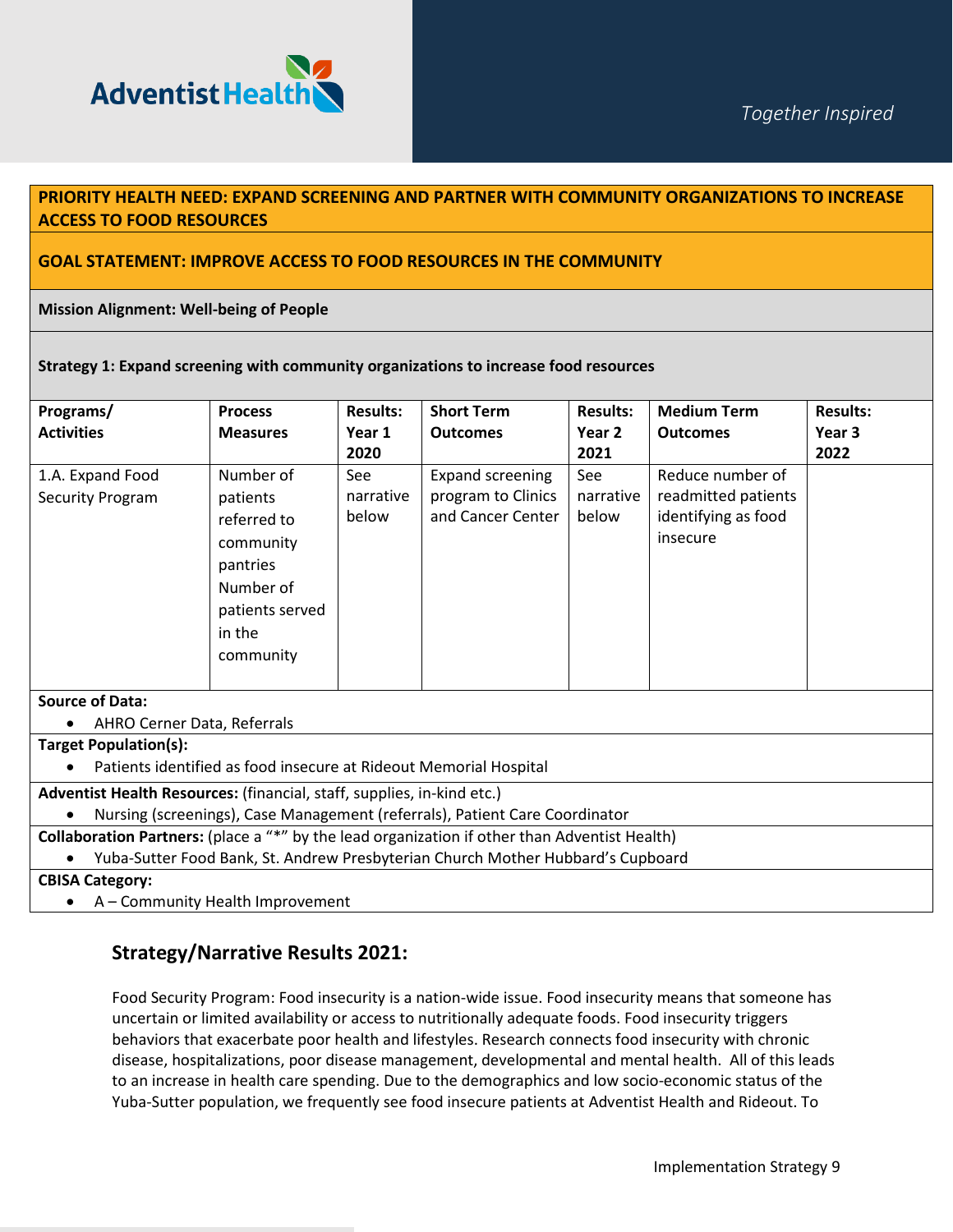

address this need, AHRO initiated a food security program, which begins with a screening process for all patients that are seen by Adventist Health and Rideout. If a patient is identified as food insecure, a referral is submitted to the Food Coordinator who then follows up with the patient and provides person specific community resources, a connection to a local food pantry, and food upon discharge. In 2021, Adventist Health and Rideout identified 280 admitted patients as food insecure. This number includes the patient population at The Rideout Cancer Center. Of these individuals, 54% were considered homeless, 15% of the individuals who were identified as food insecure are 55 years of age or older and 20% are 65 years of age or older. All individuals served in the Food Security program are vulnerable, lack the resources necessary to obtain food or proper nutrition, and are underserved. In collaboration with the Yuba-Sutter Food Bank and Yuba-Sutter Behavioral Health, Adventist Health and Rideout delivered 282 meals to patients 65 and over. 524 non-perishable food bags were provided to individuals experiencing homelessness through outreach from our Street Medicine Team. In March 2021-May 2021, as part of the response to the Coronavirus, Adventist Health and Rideout partnered with the UDSA-Farmers to Families Program and distributed 1825 food boxes to families throughout the Yuba-Sutter area.

In 2021, The Food Security Program was awarded a grant in the amount of \$20,000. This funding has provided the ability to purchase food for the most vulnerable patients and has helped serve families directly associated with our partner agencies. The partnership between the Food Security Program and The Yuba-Sutter Food Bank has increased the number of individual's served and has added more resources to the Yuba-Sutter community.

In 2021, A grant in the amount of \$80,000 was awarded to hire a Registered Dietitian to help expand the Food Secure Program and assist in providing medically tailored meals as well as develop an on-site food pantry. This program is expected to roll out in 2022.

### **Other Community Beneift Programs include the following:**

### **Bariatric Support Group:**

Bariatric support groups were offered, in person, until March of 2020 due to Covid-19. AHRO developed a way to still deliver these support groups virtually and is still in use as of 2021. Our bariatric surgery support group is offered at no charge to people who have had or plan to have bariatric surgery. The group is a wonderful way for patients to gain knowledge and network with each other and support one another in the community.

Number of Community Members Served: 17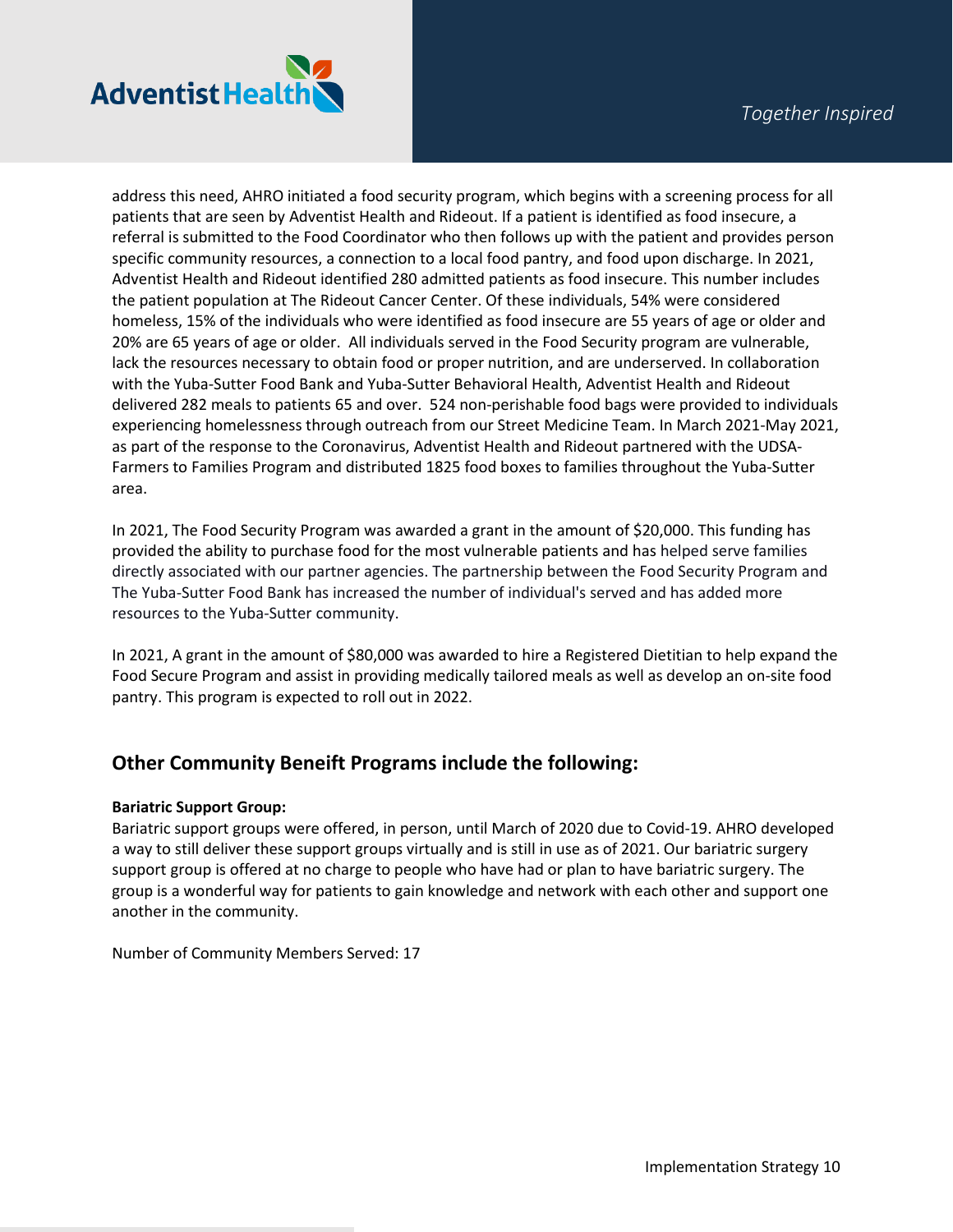

### **PRIORITY HEALTH NEED: ACCESS TO QUALITY PRIMARY CARE HEALTH SERVICES**

### **GOAL STATEMENT: TO IMPROVE ACCESS TO PRIMARY CARE SERVICES FOR THE COMMUNITY**

#### **Mission Alignment: Well-being of People**

#### **Strategy 1: Street Nursing Program**

| Programs/<br><b>Activities</b>                                | <b>Process Measures</b>                                                                                   | <b>Results:</b><br>Year 1 | <b>Short Term</b><br><b>Outcomes</b>                                                                                                                    | <b>Results:</b><br>Year 2  | <b>Medium Term</b><br><b>Outcomes</b>                                                                              | <b>Results:</b><br>Year 3 |
|---------------------------------------------------------------|-----------------------------------------------------------------------------------------------------------|---------------------------|---------------------------------------------------------------------------------------------------------------------------------------------------------|----------------------------|--------------------------------------------------------------------------------------------------------------------|---------------------------|
| 1.A. Establish and<br>expand Street<br><b>Nursing Program</b> | Establish minimum of<br>2 sites utilizing the<br>coordinated entry<br>centers                             | See narrative<br>below    | Operationalize<br><b>Street</b><br>Telemedicine<br>Program by end<br>of 12/31/2019<br><b>Increase Street</b><br><b>Nurse</b><br>Hours/Number<br>of days | See<br>narrativ<br>e below | Reduction in ED<br>visits/Utilization<br>(Decrease in<br>number of<br>patients sent to<br>ED from Street<br>Nurse) |                           |
| 1.B. Address<br>social<br>determinants of<br>health           | Create referral<br>database for<br>managing social<br>determinants of<br>health and initiate<br>referrals | See narrative<br>below    | Add substance<br>use<br>resources/couns<br>elors to Street<br>Nurse program                                                                             | See<br>narrativ<br>e below | Increased<br>number of<br>substance use<br>counseling<br>interactions                                              |                           |

#### **Source of Data:**

• Cerner, Street Nurse Log

**Target Population(s):**

• Individuals experiencing Homelessness

**Adventist Health Resources:** (financial, staff, supplies, in-kind etc.)

- Community Outreach Nurse
- Community Outreach Social Worker
- Tele-health Vituity
- ED Substance Use Navigator
- Supplies

**Collaboration Partners:** (place a "\*" by the lead organization if other than Adventist Health)

• Coordinated Entry Sites, Yuba and Sutter County, Local churches, 14 Forward, Better Ways, Harmony Village, Habitat for Humanity, REST, Marysville PD, Yuba City PD, Yuba and Sutter County Sheriff department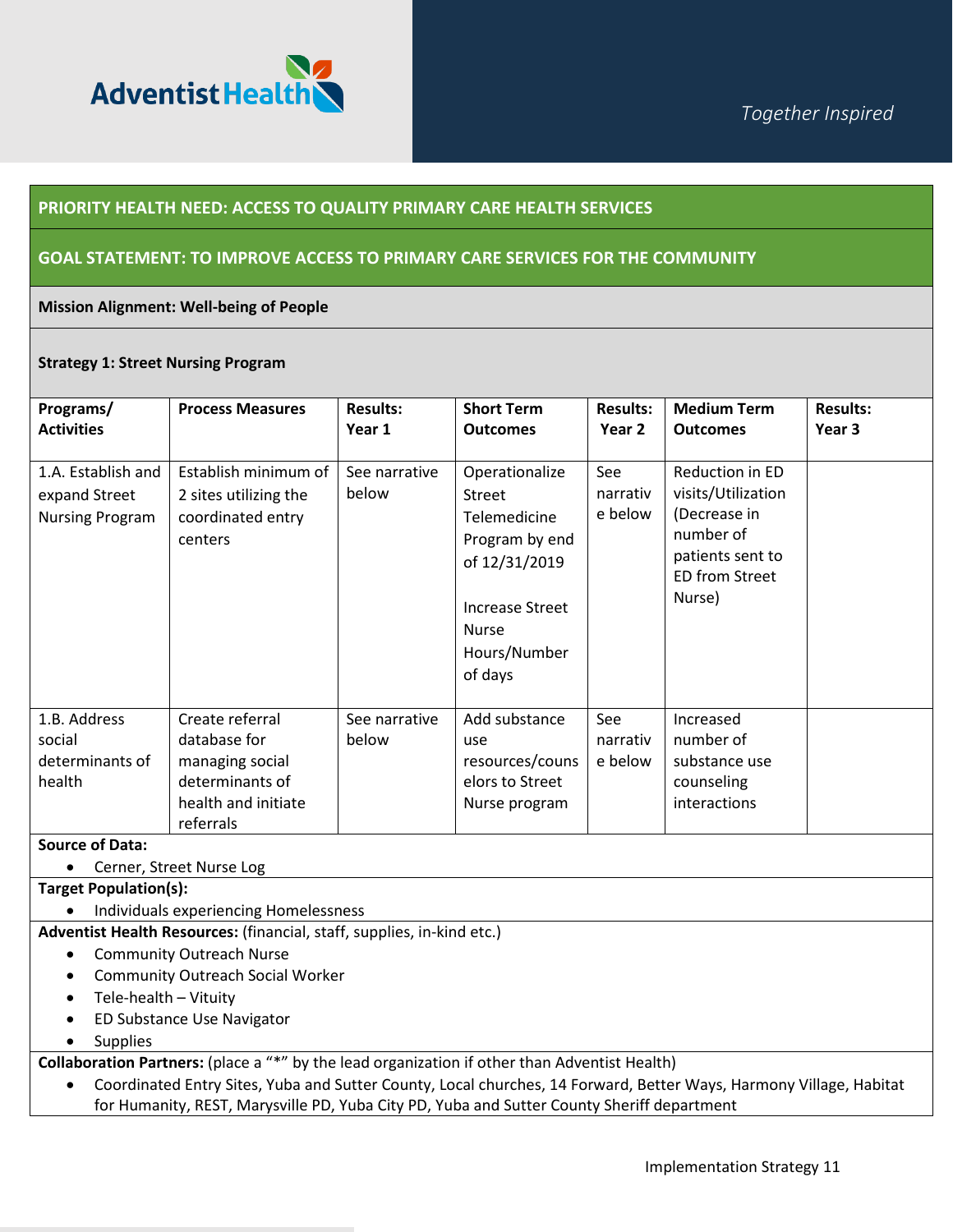

### **PRIORITY HEALTH NEED: ACCESS TO QUALITY PRIMARY CARE HEALTH SERVICES**

#### **CBISA Category:**

A - Community Health Improvement

### **Strategy Results 2021:**

### **Street Medicine Program:**

In 2019, Adventist Health and Rideout initiated a street nursing program in response to the growing population experiencing homelessness. The Street Nursing Team consists of two Community Outreach Nurses, two Community Outreach Social Workers, a group of tele-docs and a Community Outreach Associate. This team provides medical screenings, case management services, and housing navigation to the individual's experiencing homelessness in the Yuba and Sutter Communities. In 2021, The Adventist Health Street Nurse Team saw 381 new patients out in the field. The team conducted 2561 follow up visits meaning each patient experienced several encounters with our team due to the trust and relationship that was built. The Street Medicine Team reaches out to individuals experiencing homelessness where they are and provides items such as hygiene products and non-perishable food. The Street Medicine Team had 533 outreach visits, which is when the team is out providing supplies and connecting with individual's. The total encounters for the Street Medicine Team in 2021 including new patients, follow visits, and outreach, was 3,477. In 2021, the program showed significant growth, in staff, in days per week, and in outreach locations made possible by several different awarded grant dollars. The Street Nurse team does outreach with several partner agencies in the streets and river bottoms of the Yuba Sutter Communities. Other outreach locations include Hands of Hope, The Life Building Center, Better Ways, Harmony Village and Prosperity Village.

Program Outcomes to note for 2021:

- 56 clients established care with a Primary Care Doctor
- The Nurse attended 35 PCP appointments to assist in a warm hand off and help alleviate fear
- 140 prescriptions were paid through our 340B program.
- 157 individuals moved from homelessness and entered into temporary housing such as a shelter
- 43 individuals were moved from homelessness and were entered into permanent housing
- 314 individuals were seen by the tele medicine doctor out in the field
- 37 were referred to the Substance Use Navigator for resources and referrals to substance use treatment and recovery.

### **Homeless Discharge Planning:**

In addition to the action already being taken to combat homelessness and assist this vulnerable population, SB 1152 requires hospitals to include plans for coordination of services to shelters, medical care, and behavioral health care in their homeless patient discharge policy. Specifically, hospitals must discharge homeless patients to a social service agency, a nonprofit social services provider, or a governmental service provider. Hospitals must also ensure that these agencies are prepared to accept the patient and the patient has agreed to the placement. Patients experiencing homelessness may also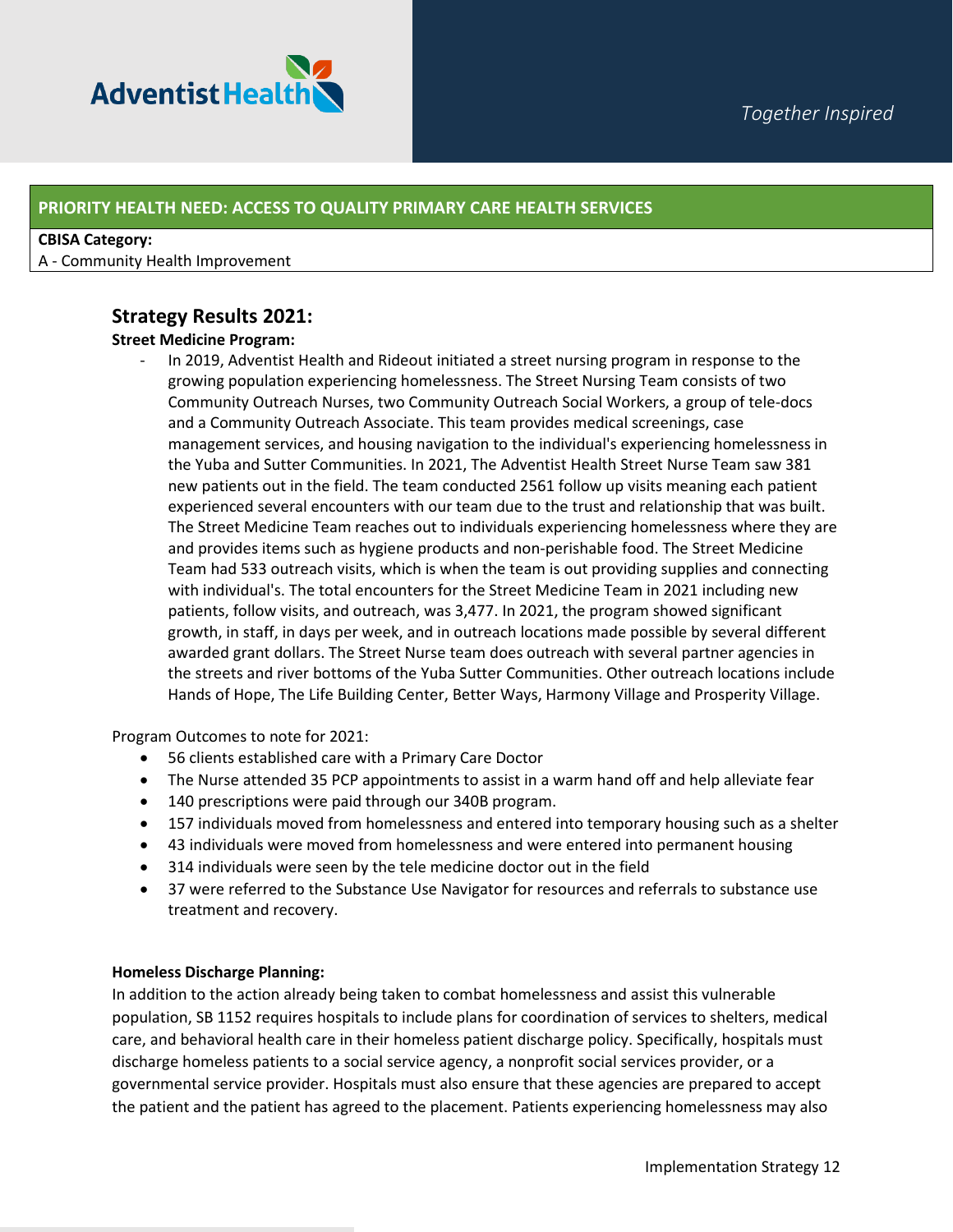

be discharged to their "residence" (the principal dwelling place of the patient) or an alternative destination. Under SB 1152, hospitals must ensure and document the following before discharging any homeless patient: The patient must have food and water unless there is a medical reason, they must have weather-appropriate clothing, have a source of follow up care, have a supply of medications, they must have necessary medical durable equipment, they must be offered screening for infectious diseases, must have been offered vaccination, the patient must be alert and oriented to person, place, and time, they must be assisted to enroll in eligible, affordable health insurance coverage, and the patient must have transportation to the discharge destination. The hospital must also maintain a log of homeless patients discharged and locations to which they were discharged.

Number of Community Members Served: 904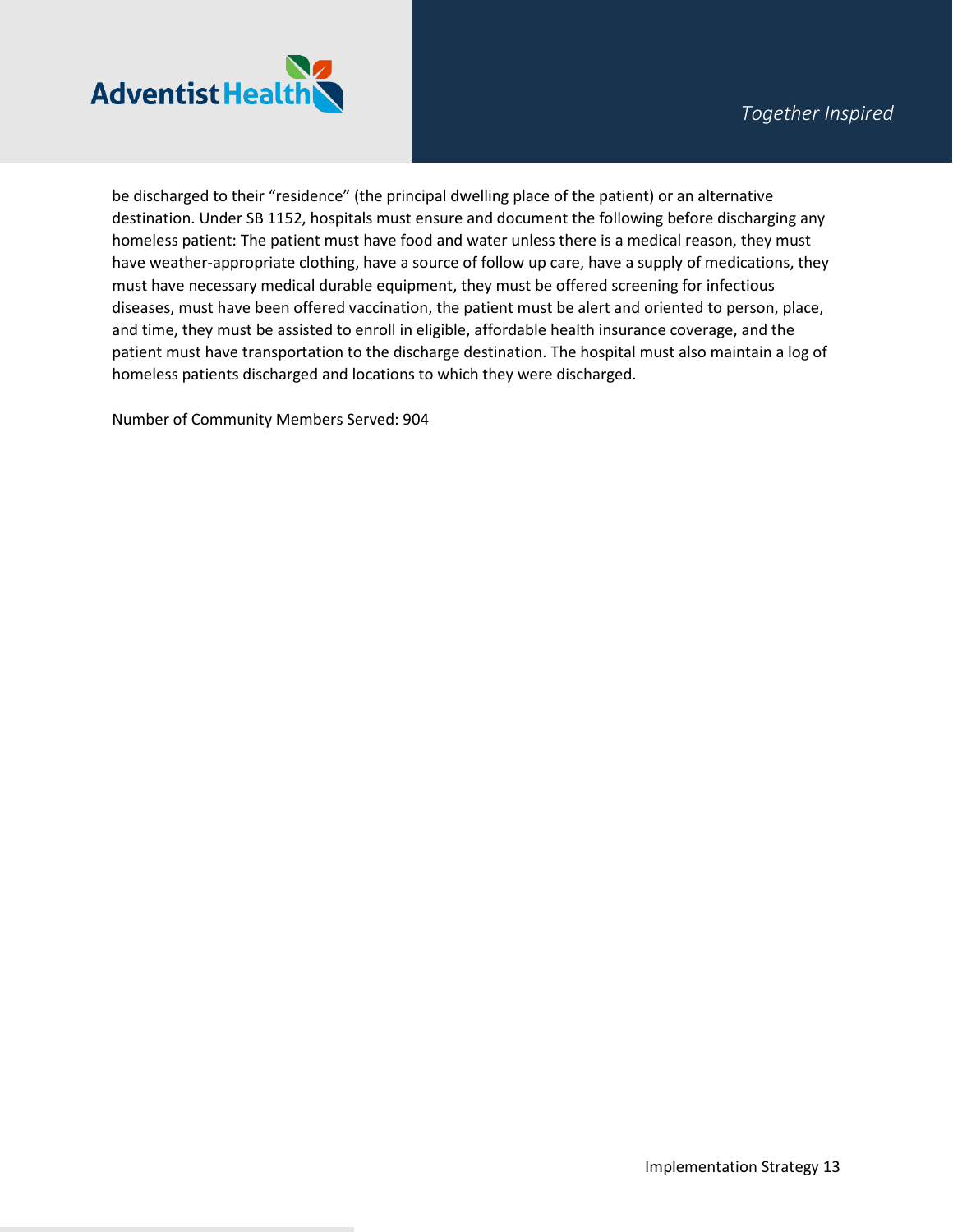

### **PRIORITY HEALTH NEED: OTHER COMMUNITY BENEFIT PROGRAMS**

### **GOAL STATEMENT: TO IMPROVE THE WELL-BEING OF PEOPLE WITHIN OUR COMMUNITY**

#### **Mission Alignment: Well-being of People**

### **Strategy Results 2021:**

#### **Rideout Healthy Kids:**

We offer our free Adventist Health and Rideout Healthy Kids School Assemblies for K-8th grade students in Yuba, Sutter and Colusa counties. Due to COVID-19 these efforts went virtual. This program provides health education to elementary and middle school children in an interactive musical theater performance. Since Spring 2014, Adventist Health and Rideout Healthy Kids has performed every fall and spring in 11 tours, over 200 performances for over 68,000 students, faculty, staff and community members at public and private schools, community health fairs and other events, service clubs, banquets and many other community activities, bringing the message of good health, wellness and encouragement to audiences young and old. Due to COVID-19 it is unclear on the specific number of individuals impacted however the videos were casted online, and sent to every educator grade K-6 in the Yuba and Sutter area to be shared with all of the families teaching their children from home.

Number of Community Members Served: Approximately 75,000 have been served

#### **Smoking Cessation Education:**

Adventist Health and Rideout provides a free smoking cessation program for the community. This program teaches the "Freedom from Smoking Course" from the American Lung Association. The class will offer participants a step-by-step plan for quitting smoking and will help assist smokers gain control over their behavior.

Number of Community Members Served**:** 52

**Cancer Support Group:** Adventist Health and Rideout offers multiple programs for Cancer patients and survivors. In addition to treating the body when a patient has cancer, Adventist Health looks for ways to help the emotional healing of our patients as well. Adventist Health and Rideout offers cancer support groups to help play a role in supporting our patients and their loved ones. Unfortunately, due to COVID-19 these support groups were placed on hold. AHRO also offered a "Chemotherapy and You" weekly class, prior to COVID-19. This class was designed to help prepare patients and caregivers for treatment. This class also educates on side effects, management, and central line access. AHRO offers a peer navigation program and a wig bank program, which connects patients who lose their hair with wigs through the American Cancer Society.

Number of wigs provided: 18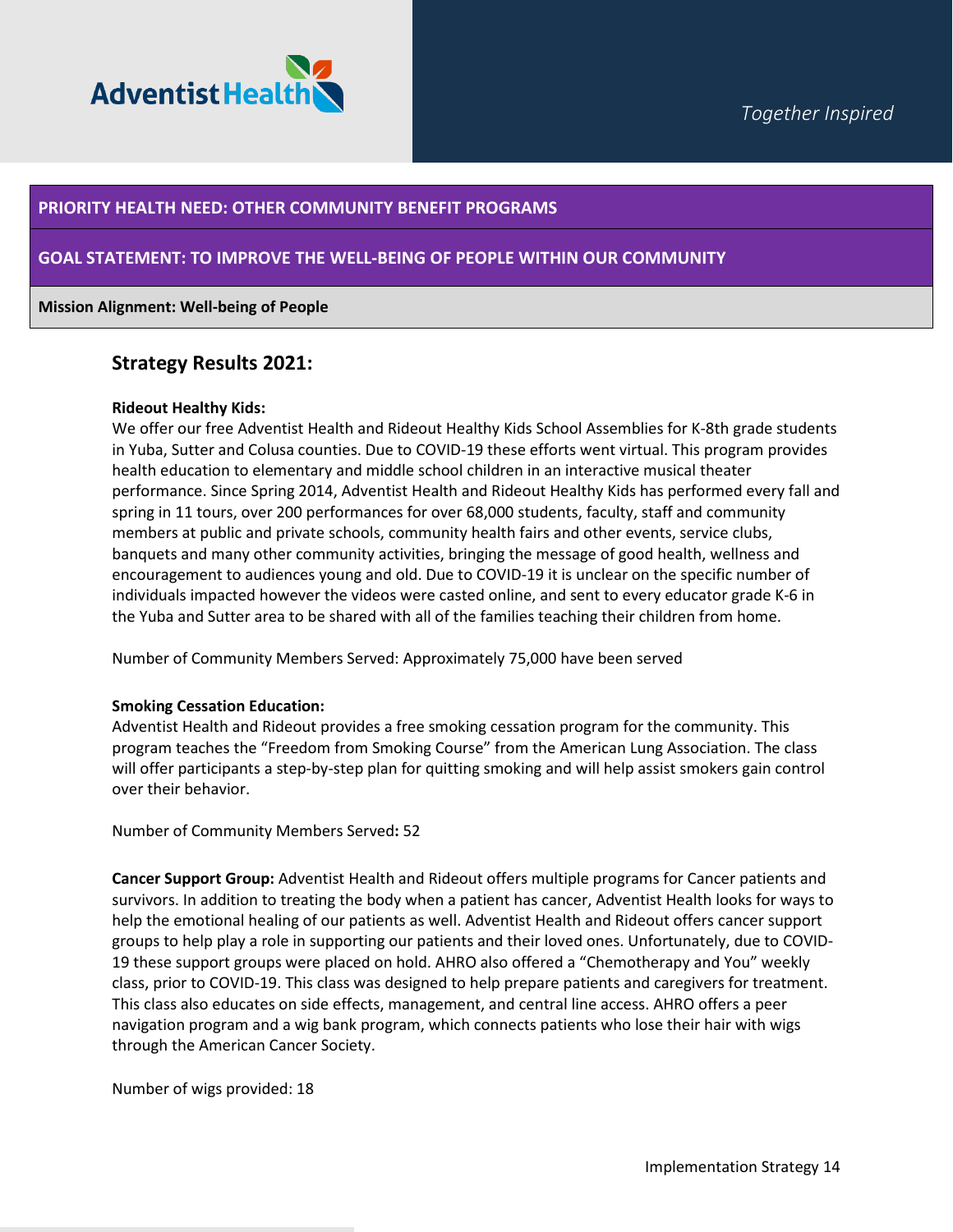

### **Transportation after Discharge:**

Adventist Health and Rideout contracts with SP+ to provide transportation services to patients upon hospital discharge, transportation to and from primary care, and to and from oncology appointments. This service is provided at no cost to the patients. In addition to the contract with SP+, the Adventist Health and Rideout Foundation assists cancer center patients, senior care and other patients with transportation needs and more by providing provisions such as gas cards, bus passes and food cards to help low-income patients with their travel needs. A new passenger van was donated to Adventist Health and Rideout by the Geweke Caring for Women Foundation. The van offers patients free transportation to and from the hospital and the cancer center.

Number of Community Members Served: 4,724

### **Community Education Fairs and Events:**

Adventist Health and Rideout regularly participates in a number of community events where staff volunteers to provide education to the community. However, due to COVID-19, these events were limited. In 2021, Adventist Health and Rideout participated in the BEFAST campaign event where two Stroke RN's participated in two community events handing out flyers on stroke education and prevention.

Community Members Served: 157

### **Community Sponsorship Donations:**

Adventist Health and Rideout is a nonprofit health system with a long-standing history of providing philanthropic support for projects and programs offered within the communities we serve. As a part of the Adventist Health and Rideout mission, community benefit sponsorships are designed to support community-based programs, activities or events that align with the mission and address community needs.

#### **Inspire Hope/World Vision:**

The Inspire Hope Program is a community-based initiative designed to respond to the growing financial, housing and economic needs within our community. Throughout 2021, our local Inspire Hope program met people where they are at and provided support. Some of the smallest donations are making a huge impact to those we are serving. There is a sense of gratitude with the ability to bring dignity to those who may be at their lowest. Over 2021, we had an average of at least 43 partners that worked collectively to get resources out to our community members with at least 500 people served.